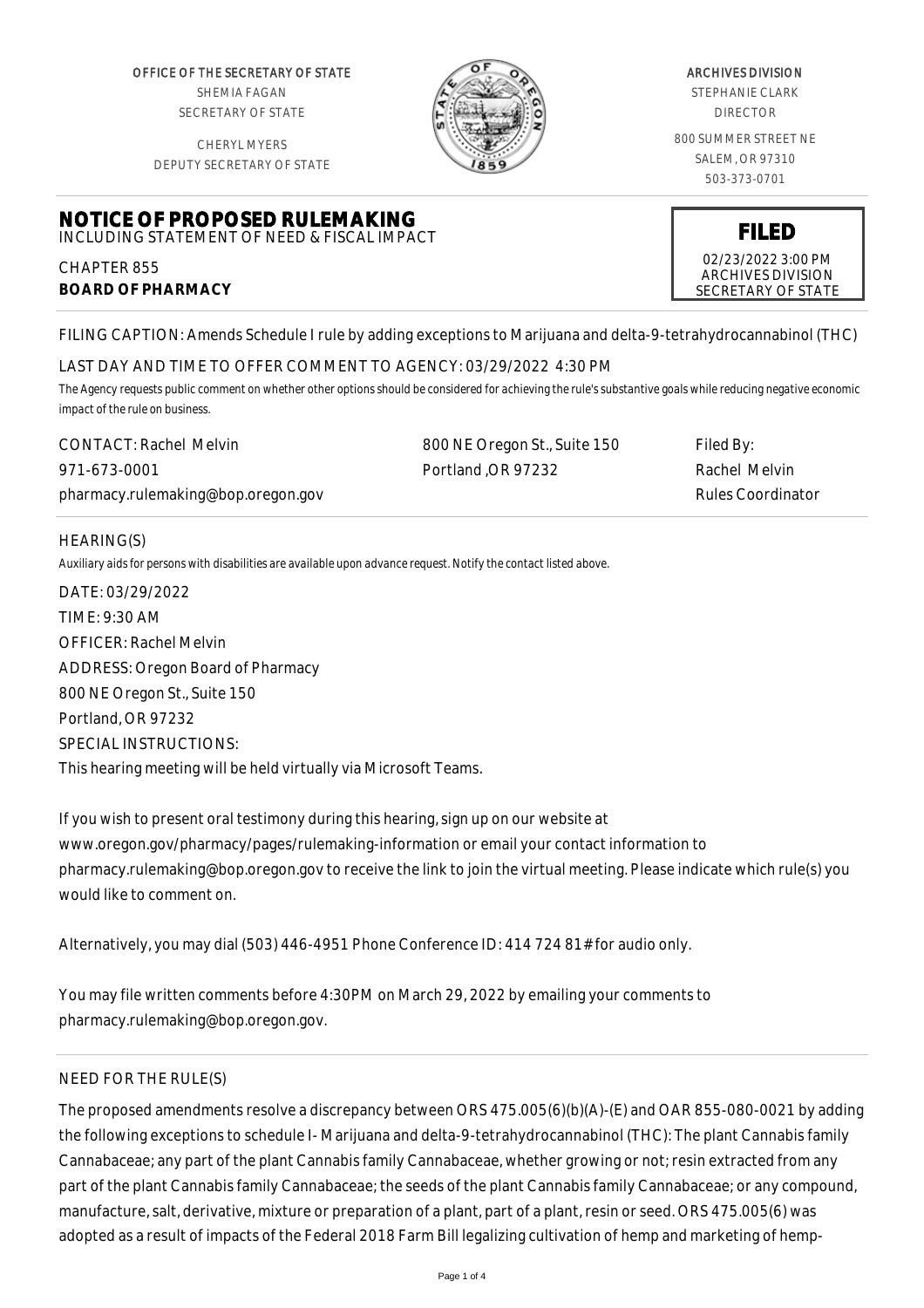# DOCUMENTS RELIED UPON, AND WHERE THEY ARE AVAILABLE

ORS 475.005(6)

# STATEMENT IDENTIFYING HOW ADOPTION OF RULE(S) WILL AFFECT RACIAL EQUITY IN THIS STATE

The proposed rule amendments provide clarity for licensees, registrants and the public by listing exceptions to Schedule I (OAR 855-080-0021) related to Marijuana and delta-9-tetrahydrocannabinol (THC) consistent with ORS 475.005(b)(A)-(E). It is anticipated that these amendments will not impact any group of people differently than others.

### FISCAL AND ECONOMIC IMPACT:

It is not possible to assess the fiscal impact of this rule as there are too many unknowns regarding the hemp products industry.

# COST OF COMPLIANCE:

*(1) Identify any state agencies, units of local government, and members of the public likely to be economically affected by the rule(s). (2) Effect on Small Businesses: (a) Estimate the number and type of small businesses subject to the rule(s); (b) Describe the expected reporting, recordkeeping and administrative activities and cost required to comply with the rule(s); (c) Estimate the cost of professional services, equipment supplies, labor and increased administration required to comply with the rule(s).*

OBOP/Other State Agencies/Units of Local Government/Public: Minimal fiscal impact.

Cost of Compliance (including small businesses): Unknown, but likely minimal.

### DESCRIBE HOW SMALL BUSINESSES WERE INVOLVED IN THE DEVELOPMENT OF THESE RULE(S):

Small businesses were not involved with the development of the proposed rule amendment.

### WAS AN ADMINISTRATIVE RULE ADVISORY COMMITTEE CONSULTED? NO IF NOT, WHY NOT?

A RAC was not consulted, board staff proposed rule amendments to ensure clarity.

### AMEND: 855-080-0021

RULE SUMMARY: Amends Schedule I rule by adding exceptions to Marijuana and delta-9-tetrahydrocannabinol (THC) which were exempted from Schedule I under the Federal 2018 Farm Bill.

CHANGES TO RULE:

855-080-0021 Schedule I ¶

(1) Schedule I consists of the drugs and other substances, by whatever official, common, usual, chemical, or brand name designated, listed in 21 CFR 1308.11 (04/01/2020), and unless specifically exempt or unless listed in another schedule, any quantity of the following substances, including their isomers, esters, ethers, salts, and salts of isomers, esters, and ethers, whenever the existence of such isomers, esters, ethers, and salts is possible within the specific chemical designation:¶

### (a) 1,4-butanediol;¶

(b) Gamma-butyrolactone¶

(c) Methamphetamine, except as listed in OAR 855-080-0022;¶

(d) Dichloro-N-(2-(dimethylamino)cyclohexyl)-N-methylbenzamide (U-47700)¶

(e) 4-chloro-N-[1-[2-(4-nitrophenyl)ethyl]piperidin-2-ylidene]benzenesulfonamide (W-18) and positional isomers thereof, and any substituted derivative of W-18 and its positional isomers, and their salts, by any substitution on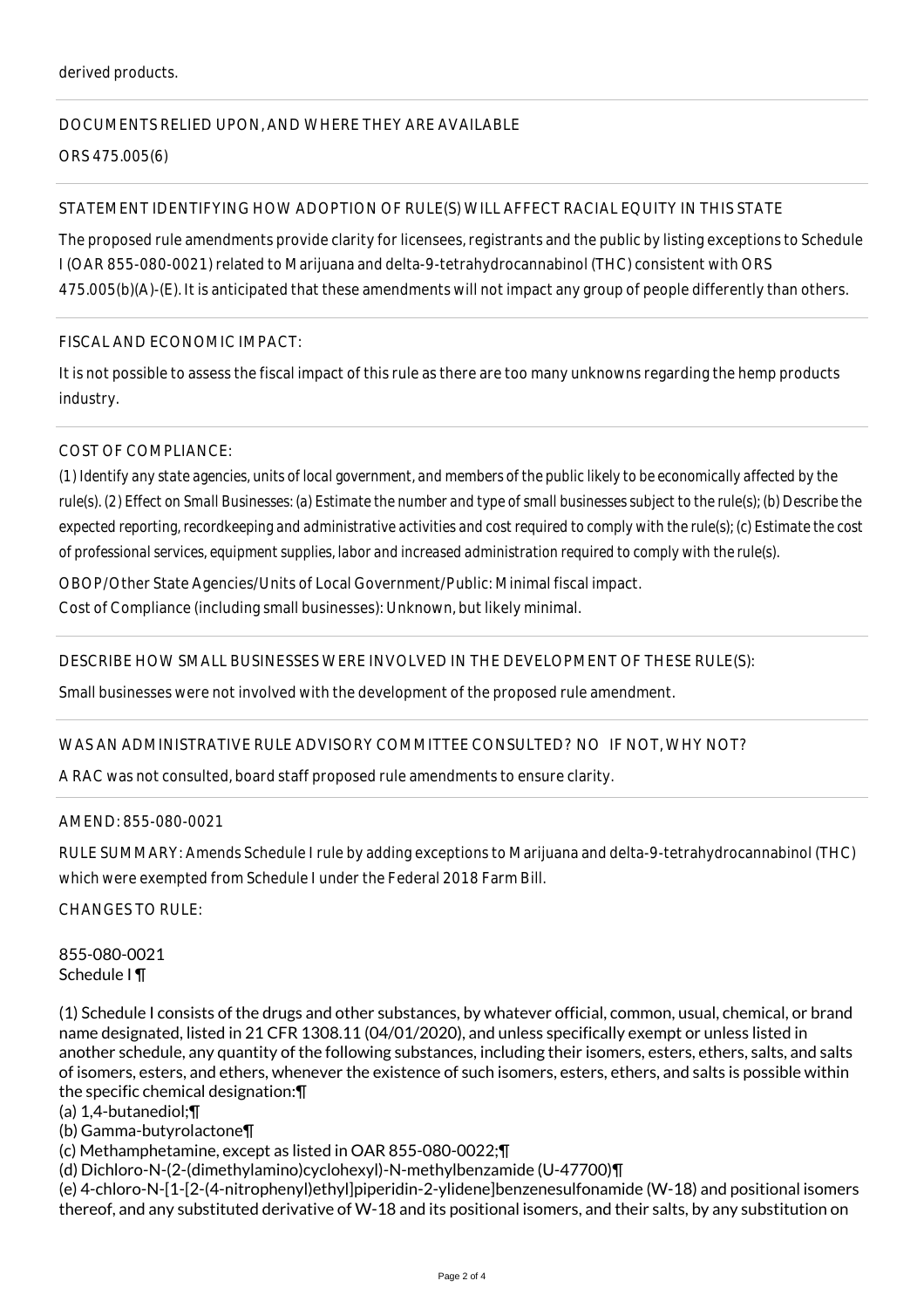the piperidine ring (including replacement of all or part of the nitrophenylethyl group), any substitution on or replacement of the sulfonamide, or any combination of the above that are not FDA approved drugs, unless specifically excepted or when in the possession of an FDA registered manufacturer or a registered research facility, or a person for the purpose of sale to an FDA registered manufacturer or a registered research facility. I (f) Substituted derivatives of cathinone and methcathinone that are not listed in OARs 855-080-0022 through 0026 (Schedules II through V) or are not FDA approved drugs, including but not limited to,¶

(A) Methylmethcathinone (Mephedrone);¶

(B) Methylenedioxypyrovalerone (MDPV);¶

(C) Methylenedioxymethylcathinone (Methylone);¶

(D) 2-Methylamino-3',4'-(methylenedioxy)-butyrophenone (Butylone);¶

(E) Fluoromethcathinone (Flephedrone);¶

(F) 4-Methoxymethcathinone (Methedrone).¶

(2) Schedule I also includes any compounds in the following structural classes (2a-2k) and their salts, that are not FDA approved drugs, unless specifically excepted or when in the possession of an FDA registered manufacturer or a registered research facility, or a person for the purpose of sale to an FDA registered manufacturer or a registered research facility:¶

(a) Naphthoylindoles: Any compound containing a 3-(1-naphthoyl)indole structure with substitution at the nitrogen atom of the indole ring whether or not further substituted in the indole ring to any extent and whether or not substituted in the naphthyl ring to any extent. Examples of this structural class include but are not limited to: JWH-015, JWH-018, JWH-019, JWH-073, JWH-081, JWH-122, JWH-200, JWH-210, AM-1220, MAM-2201 and AM-2201;¶

(b) Phenylacetylindoles: Any compound containing a 3-phenylacetylindole structure with substitution at the nitrogen atom of the indole ring whether or not further substituted in the indole ring to any extent, whether or not substituted in the phenyl ring to any extent. Examples of this structural class include but are not limited to: JWH-167, JWH -201, JWH-203, JWH-250, JWH-251, JWH-302 and RCS-8;¶

(c) Benzoylindoles: Any compound containing a 3-(benzoyl)indole structure with substitution at the nitrogen atom of the indole ring whether or not further substituted in the indole ring to any extent and whether or not substituted in the phenyl ring to any extent. Examples of this structural class include but are not limited to: RCS-4, AM-694, AM-1241, and AM-2233;¶

(d) Cyclohexylphenols: Any compound containing a 2-(3-hydroxycyclohexyl)phenol structure with substitution at the 5-position of the phenolic ring whether or not substituted in the cyclohexyl ring to any extent. Examples of this structural class include but are not limited to: CP 47,497 and its C8 homologue (cannabicyclohexanol);¶ (e) Naphthylmethylindoles: Any compound containing a 1H-indol-3-yl-(1-naphthyl)methane structure with

substitution at the nitrogen atom of the indole ring whether or not further substituted in the indole ring to any extent and whether or not substituted in the naphthyl ring to any extent;¶

(f) Naphthoylpyrroles: Any compound containing a 3-(1-naphthoyl)pyrrole structure with substitution at the nitrogen atom of the pyrrole ring whether or not further substituted in the pyrrole ring to any extent and whether or not substituted in the naphthyl ring to any extent;¶

(g) Naphthylmethylindenes: Any compound containing a 1-(1-naphthylmethyl) indene structure with substitution at the 3-position of the indene ring whether or not further substituted in the indene ring to any extent and whether or not substituted in the naphthyl ring to any extent; \[

(h) Cyclopropanoylindoles: Any compound containing an 3-(cyclopropylmethanoyl)indole structure with substitution at the nitrogen atom of the indole ring, whether or not further substituted in the indole ring to any extent and whether or not substituted in the cyclopropyl ring to any extent. Examples of this structural class include but are not limited to: UR-144, XLR-11 and A-796,260;¶

(i) Adamantoylindoles: Any compound containing a 3-(1-adamantoyl)indole structure with substitution at the nitrogen atom of the indole ring, whether or not further substituted in the indole ring to any extent and whether or not substituted in the adamantyl ring to any extent. Examples of this structural class include but are not limited to: AM-1248 and AB-001;¶

(j) Adamantylindolecarboxamides: Any compound containing an N-adamantyl-1-indole-3-carboxamide with substitution at the nitrogen atom of the indole ring, whether or not further substituted in the indole ring to any extent and whether or not substituted in the adamantyl ring to any extent. Examples of this structural class include but are not limited to: STS-135 and 2NE1; and¶

(k) Adamantylindazolecarboxamides: Any compound containing an N-adamantyl-1-indazole-3-carboxamide with substitution at the nitrogen atom of the indazole ring, whether or not further substituted in the indazole ring to any extent and whether or not substituted in the adamantyl ring to any extent. Examples of this structural class include but are not limited to: AKB48.¶

(3) Schedule I also includes any other cannabinoid receptor agonist that is not listed in OARs 855-080-0022 through 0026 (Schedules II through V) or is not an FDA approved drug or is exempted from the definition of